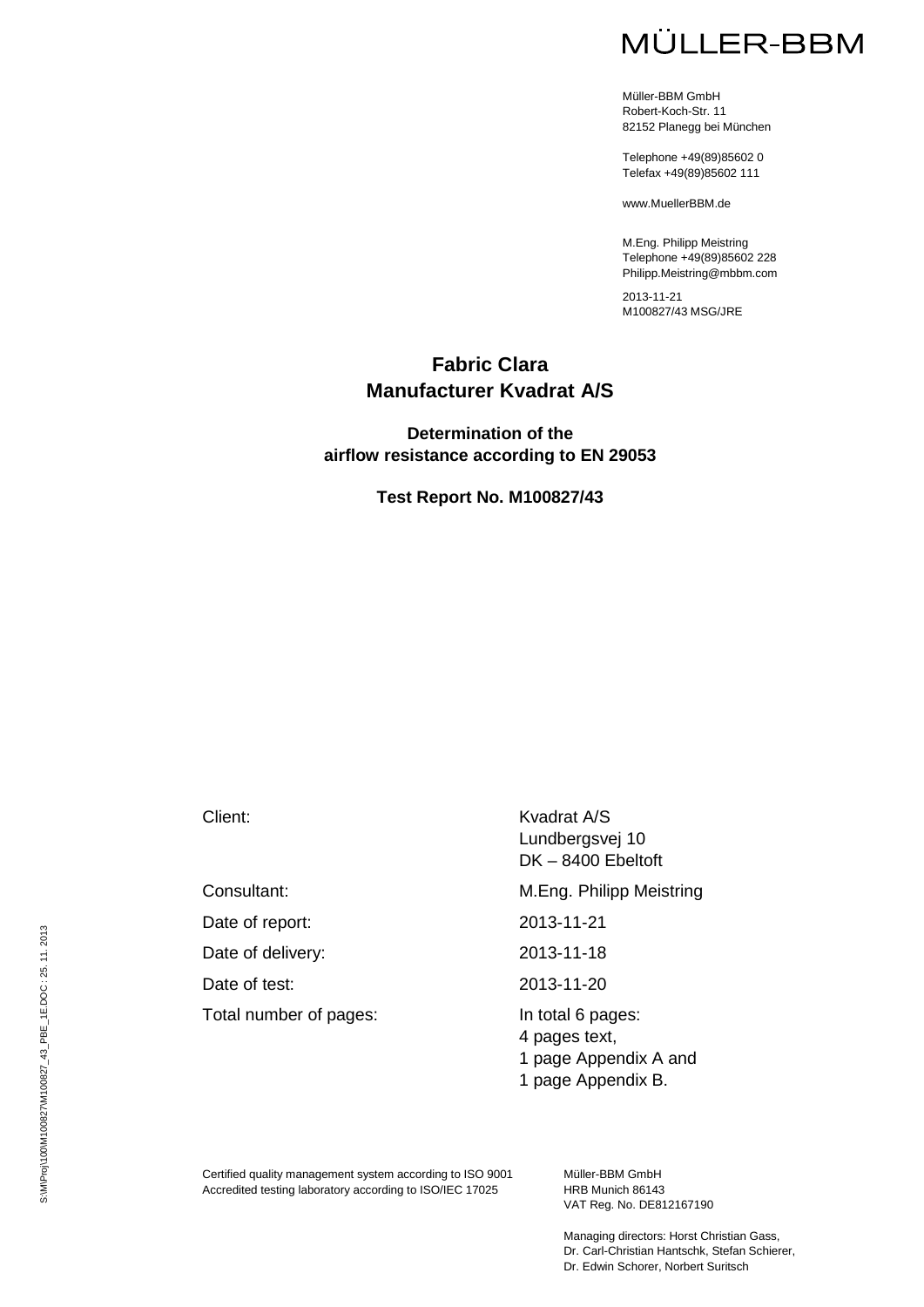## **Table of contents**

| $\mathbf 1$  | <b>Task</b>                      | 3 |
|--------------|----------------------------------|---|
| $\mathbf{2}$ | <b>Basics</b>                    | 3 |
| 3            | <b>Test object</b>               | 3 |
| 4            | <b>Execution of measurements</b> | 3 |
| 5            | <b>Measurement results</b>       | Δ |
| 6            | <b>Remarks</b>                   |   |

- Appendix A: Measurement results and evaluation
- Appendix B: List of test equipment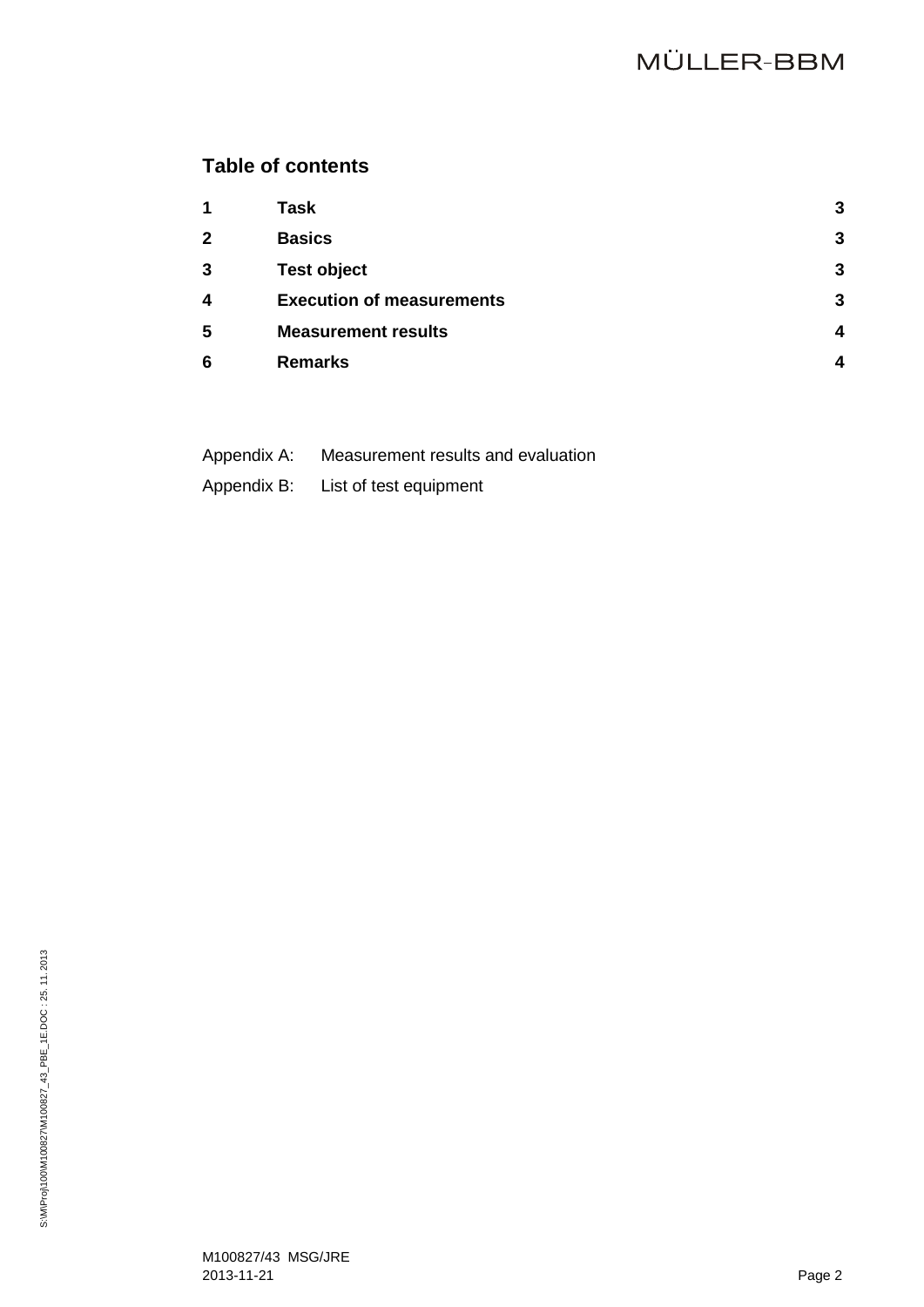### <span id="page-2-0"></span>**1 Task**

On behalf of Kvadrat A/S, DK – 8400 Ebeltoft, the airflow resistance of the upholstery fabric type Clara has to be measured according to EN 29053 [\[1\].](#page-2-4)

### <span id="page-2-4"></span><span id="page-2-1"></span>**2 Basics**

This test report is based on the following documents:

[1] EN 29053 "Acoustics – Materials for acoustical applications – Determination of airflow resistance". 1993

### <span id="page-2-2"></span>**3 Test object**

The tested material is described by the manufacturer as follows:

- upholstery fabric type Clara, color 384
- manufacturer Kvadrat A/S
- material: 92 % new wool, 8 % nylon

The test laboratory has determined the following parameters:

- area specific mass *m"* = 319 g/m²
- thickness  $t = 0.82$  mm

### <span id="page-2-3"></span>**4 Execution of measurements**

The airflow resistance was determined according to EN 29053 [\[1\].](#page-2-4)

The measurements for the determination of the airflow resistance were carried out at different air velocities. The continuous airflow method was applied. The specimen holder has a diameter of 100 mm. The test specimen was fitted flat over the specimen holder, without stretching the material, sealed at the edges and fixed.

According to the standard the specific airflow resistance  $R<sub>s</sub>$  is indicated as measurement result which was determined by extrapolation (linear regression) at an airflow velocity of  $u = 0.0005$  m/s.

The test equipment used for the measurements is listed in Appendix B.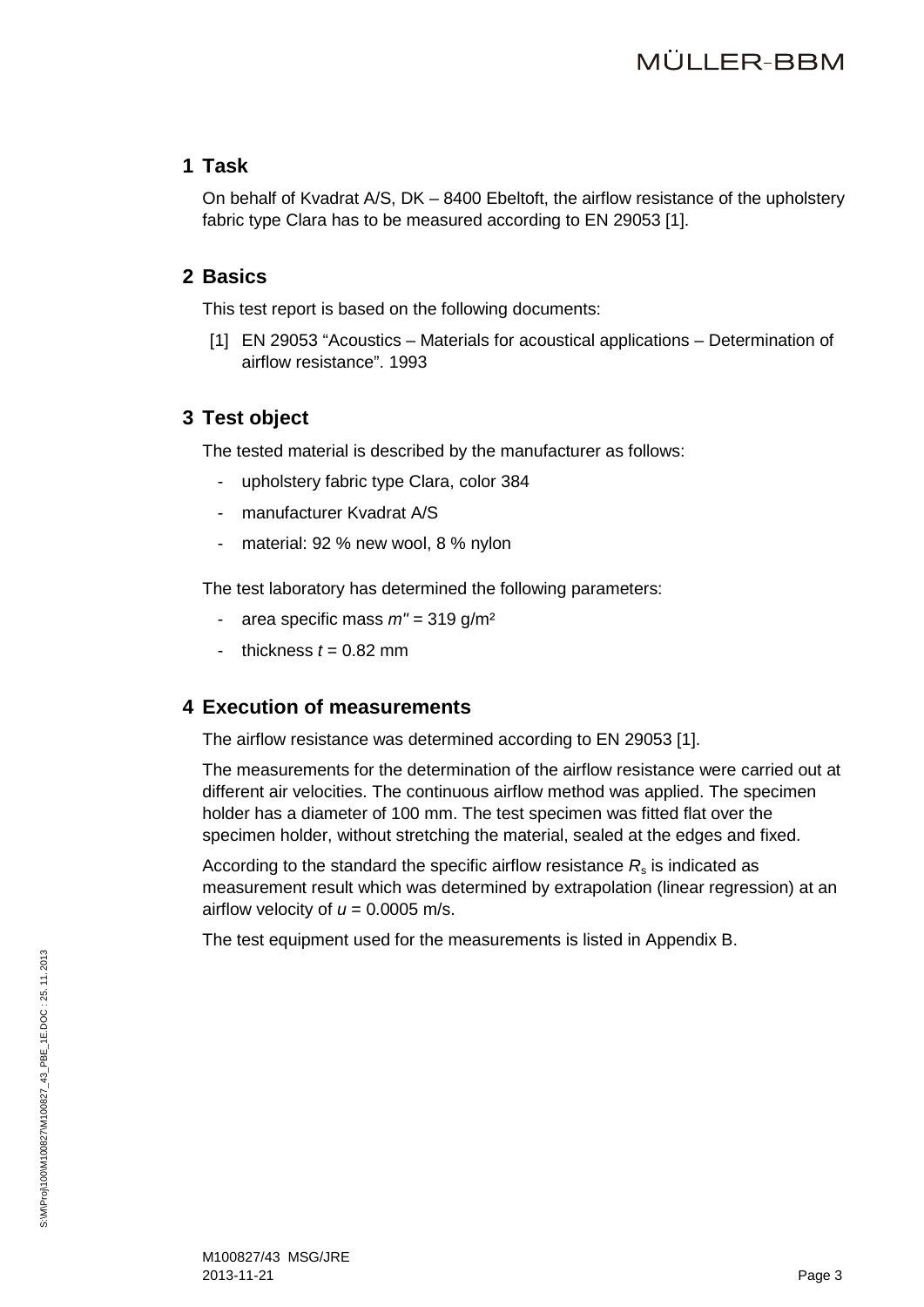#### <span id="page-3-0"></span>**5 Measurement results**

For the tested upholstery fabric type Clara a specific airflow resistance of

 $R_s = 151 \text{ Pa} \cdot \text{s/m}$ 

was determined.

For further information regarding the measurement, see Appendix A.

### <span id="page-3-1"></span>**6 Remarks**

The determined test results only refer to the prevailing conditions on the day of measurements.

This test report may only be published and copied as a whole including all of its appendixes. The publishing of extracts requires the prior written consent of Müller-BBM GmbH.

Ph. Motors

M. Eng. Philipp Meistring



Durch die DAkkS Deutsche Akkreditierungsstelle GmbH nach DIN EN ISO/IEC 17025 akkreditiertes Prüflaboratorium. Die Akkreditierung gilt für die in der Urkunde aufgeführten Prüfverfahren.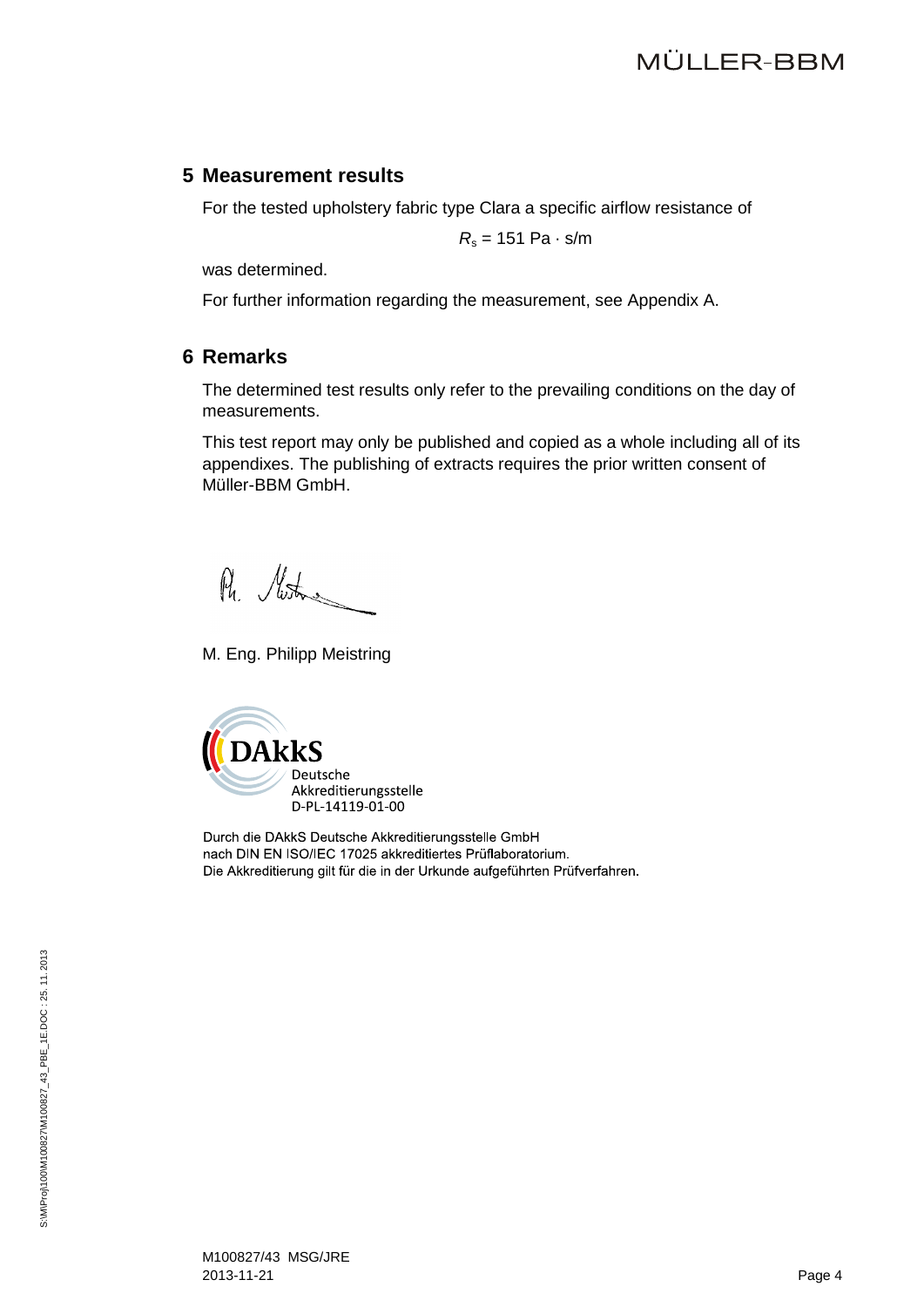

S:\M\Proj\100\M100827\M100827\_43\_PBE\_1E.DOC : 25. 11. 2013

S:\M\Proj\100\M100827\M100827\_43\_PBE\_1E.DOC:25.11.2013